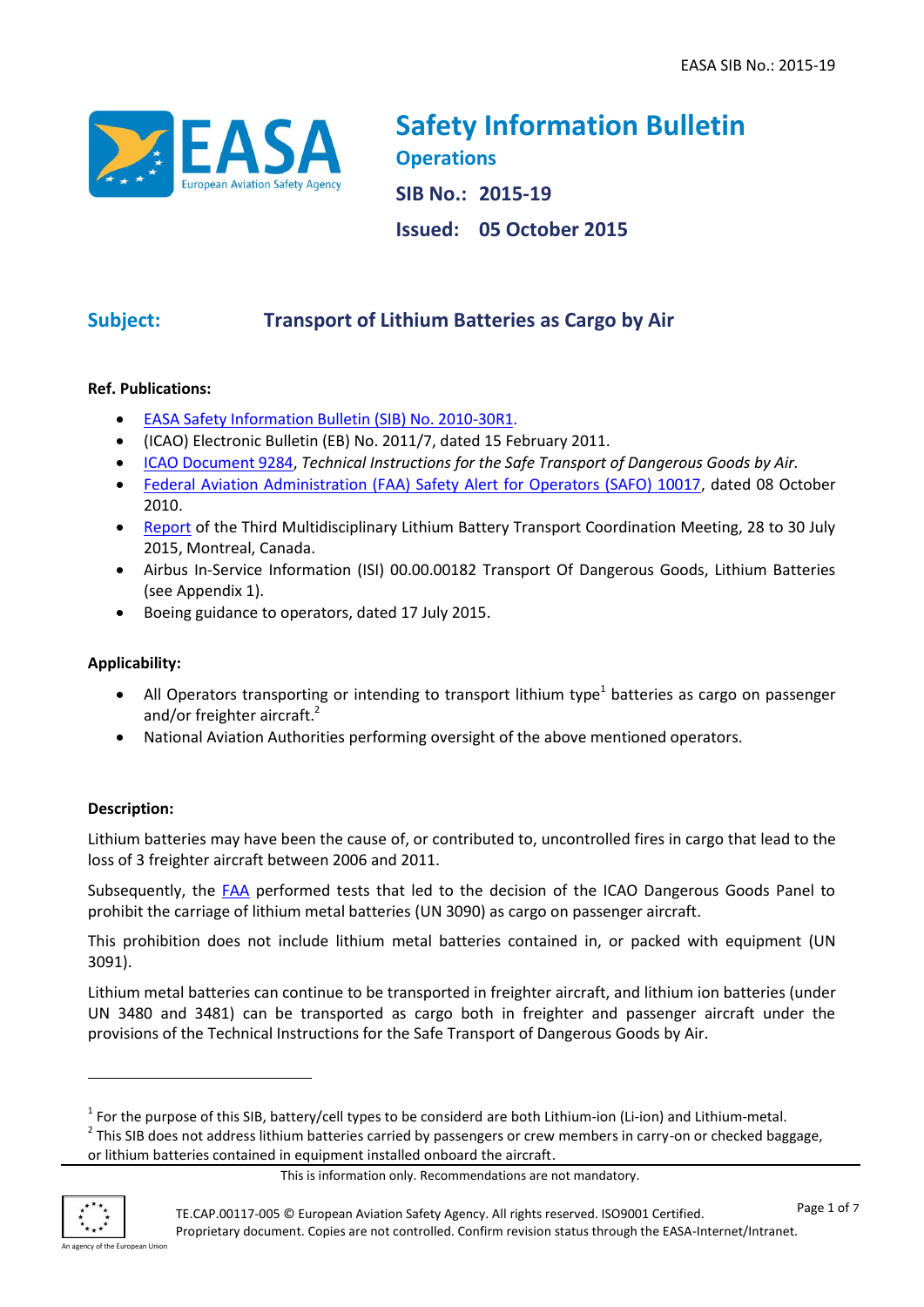The ICCAIA<sup>3</sup> has expressed concerns that high density shipments of lithium batteries, even if packed and transported in accordance with the currently applicable Technical Instructions, could originate or contribute to the development of a cargo fire that may exceed the limited capabilities of cargo compartment fire protection systems.

Aircraft manufacturers have recommended to ICAO that appropriate packaging and shipping standards be established to more safely transport lithium ion batteries/cells as cargo on passenger and freighter aircraft. Until that time, the manufacturers recommend that high density shipments of lithium ion batteries/cells should not be allowed as cargo on passenger aircraft. IFALPA<sup>4</sup> has requested the latter recommendation be extended to freighter aircraft. Both IFALPA and ICCAIA further recommend that appropriate requirements be established to ship lithium metal batteries/cells as cargo in freighter aircraft.

Subsequently, Airbus and Boeing have released information messages addressed to their customers warning them of the potential for a fire involving high density shipments of lithium batteries to exceed the capability of aircraft cargo compartment fire protection systems. Both manufacturers recommended in their notices that operators conduct a safety risk assessment before accepting to carry lithium batteries as cargo<sup>5</sup>.

Tests recently performed by the FAA W. J. Hughes Technical Center (Tech Center) demonstrated that the involvement of a very limited number of lithium batteries/cells in a cargo fire may generate explosions that would compromise the integrity of the cargo liners and/or the rapid decompression panels of large aeroplane cargo compartments.

Such an explosion in a Class C cargo compartment could reduce significantly the effectiveness of the cargo fire suppression system leading to a rapid fire escalation, which would cause a catastrophic event.

Based on further evidence from the FAA Tech Center, it is now essential to develop packaging standards that could limit the involvement of lithium batteries/cells in a cargo fire starting either inside or outside the packaging. The quantity of lithium batteries/cells allowed in each package is to be defined depending on the specific lithium battery/cell type being shipped as well as on their state of charge.

Accordingly, ICAO continues working to find a suitable solution to appropriately address the risks posed by the transport of lithium batteries/cells by air, with the aim of improving the packaging and shipping provisions contained in the Technical Instructions for the Safe Transport of Dangerous Goods by Air.

At this time, the safety concern described in this SIB does not warrant the issuance of a safety measure under Regulation (EU) [965/2012,](http://eur-lex.europa.eu/LexUriServ/LexUriServ.do?uri=OJ:L:2012:296:0001:0148:EN:PDF) Annex II, ARO.GEN.135(c).

# **Recommendation(s):**

Operators are responsible for the acceptance, loading, and actual transport of dangerous goods in accordance with the Technical Instructions.

Until safer methods of packaging and transporting are established and implemented, EASA strongly recommends that operators, before engaging in the transport of lithium batteries/cells as cargo in passenger or freighter aircraft, conduct a safety risk assessment in order to establish whether the risk is manageable.

Such an assessment should contain information on the types and quantities of lithium batteries/cells being transported, as well as on their state of charge, and consider the very limited capability of aeroplanes cargo compartment fire protection systems to control a lithium battery fire. In performing the assessment, the



 $\overline{a}$ 

<sup>&</sup>lt;sup>3</sup> International Coordination Council for Aerospace Industry Associations (ICCAIA)

<sup>4</sup> International Federation of Airline Pilot Associations (IFALPA)

<sup>&</sup>lt;sup>5</sup>Airbus ISI is attached to this SIB. Contact Boeing to obtain copy of Boeing guidance to operators.

This is information only. Recommendations are not mandatory.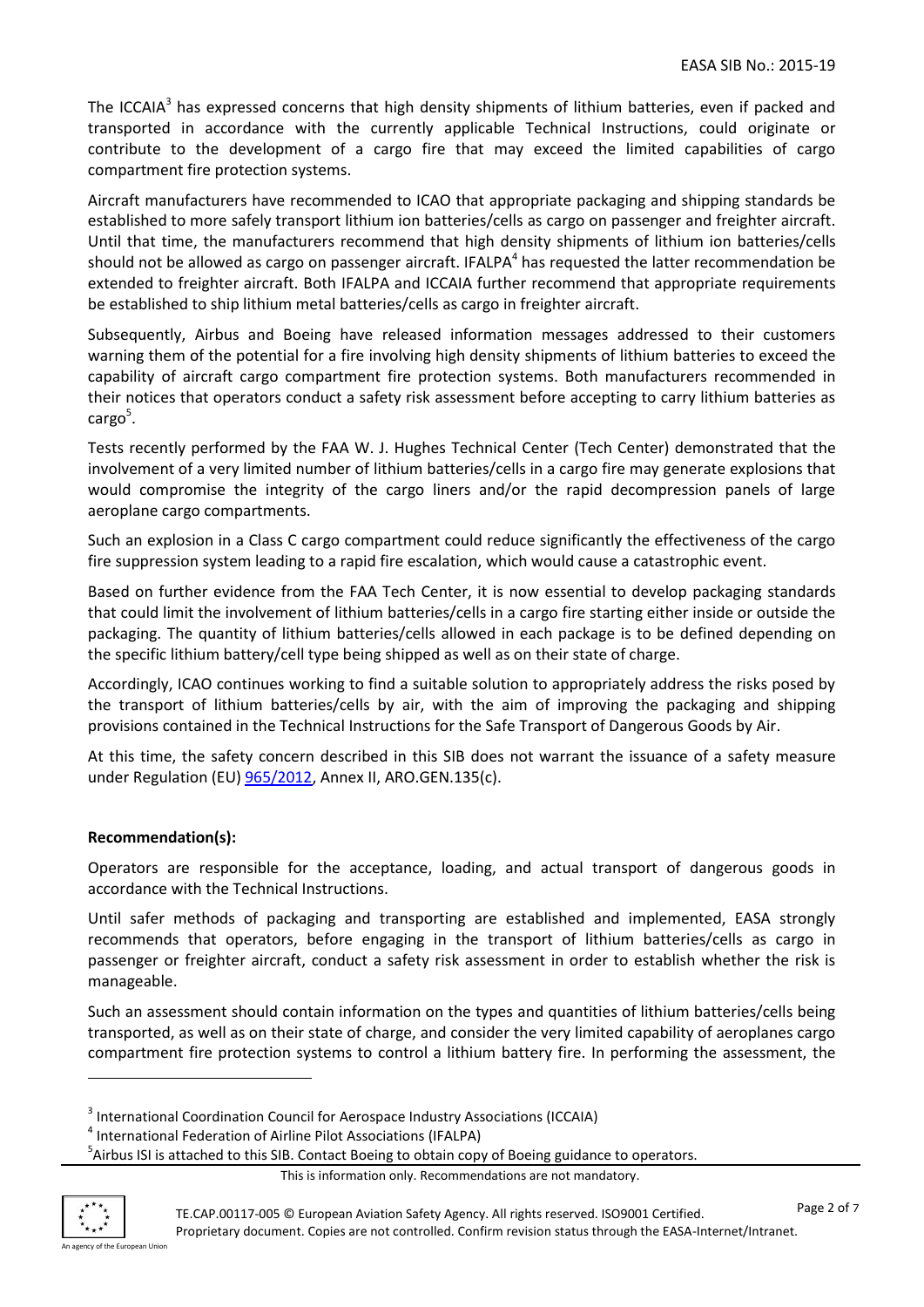possibility that lithium batteries/cells may be affected by fires originating from other sources shall be considered.

EASA also recommends National Aviation Authorities to include this element in their oversight programme.

This recommendation comes in addition to the EASA Safety Information Bulletin (SIB) No. 2010-30R1.

## **Contact(s):**

For further information contact the EASA Safety Information Section, Certification Directorate. E-mail: [ADs@easa.europa.eu.](mailto:ADs@easa.europa.eu)



This is information only. Recommendations are not mandatory.

TE.CAP.00117-005 © European Aviation Safety Agency. All rights reserved. ISO9001 Certified. Proprietary document. Copies are not controlled. Confirm revision status through the EASA-Internet/Intranet.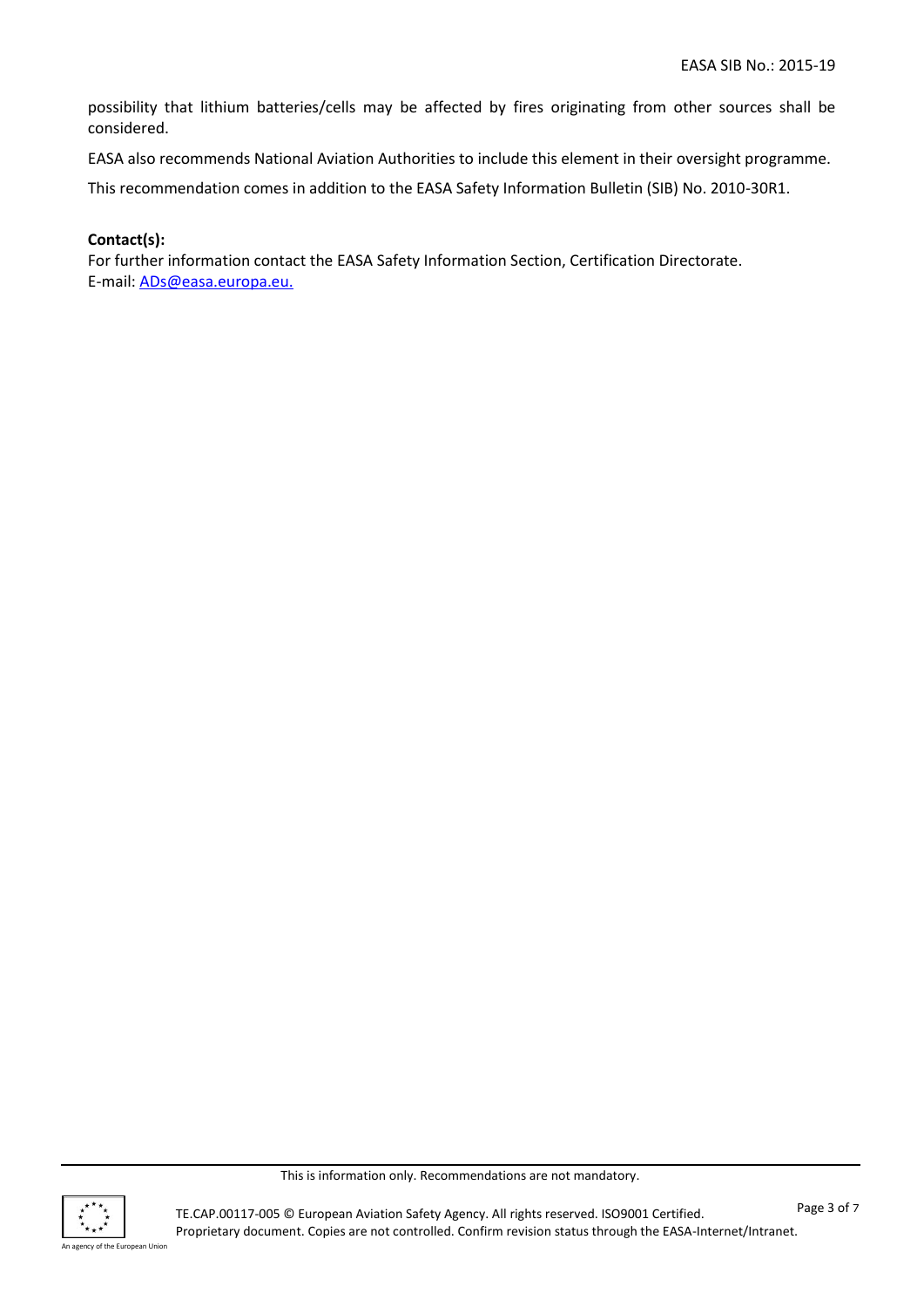Appendix 1

**In-Service Information** 

**GAIRBUS** 

# **TRANSPORT OF DANGEROUS GOODS, LITHIUM BATTERIES**

Reference: 00.00.00182 First Issue Date: 24-JUL-2015 Last Publication Date: 24-JUL-2015

A/C Type: A300; A300-600; A310; A318; A319; A320; A321; A330; A340; A340-500;<br>A340-600; A350; A380; A351 **ATA: 00-00** 

This ISI article cancels and supersedes Service Information Letter SIL 00-066.

## **Purpose:**

This ISI article is released to provide reference on the practices and documentation related to the carriage of Lithium Batteries as air cargo.

The number of Lithium Batteries carried as part of Airfreight has exponentially grown over the last decades. Lithium Batteries are sensitive Dangerous Goods and may experience Thermal Runaways under certain circumstances. Therefore the probability of having lithium batteries involved in a cargo fire, either as the initiating or as a fuel source, if involved in a fire initiated by other cargo has increased. Globally, several cargo incidents are reported each year where lithium batteries have been involved.

In response to fatal accidents on cargo aircraft, which according to the manifest were transporting lithium batteries, the European Aviation Safety Agency (EASA) published a Safety Information Bulletin (SIB) 2010-30 which in turn refers to a Federal Aviation Administration (FAA) Safety Alert For Operators (SAFO) 10017 covering the precautions to be taken with the transport of lithium batteries by air.

As this issue is related to the operation of the aircraft, target audience of this ISI article includes passenger and cargo operators, freight shippers and forwarders.

# **NEngineering Support**

First Issue Date: 24-JUL-2015 Last Publication Date: 24-JUL-2015

#### 1. Applicability

All aircraft, all models including Airbus Freighter aircraft.

#### 2. Background

#### 2.1 ANALYSIS

Current dangerous goods regulations covering the carriage of lithium batteries do not consider all characteristics of a lithium battery fire. This includes the requirement for packaging to contain the fire and heat, containment of high flammable gases that come from thermal runaway, rapid disassembly of the batteries, the impact of carriage of large quantity of

This is information only. Recommendations are not mandatory.

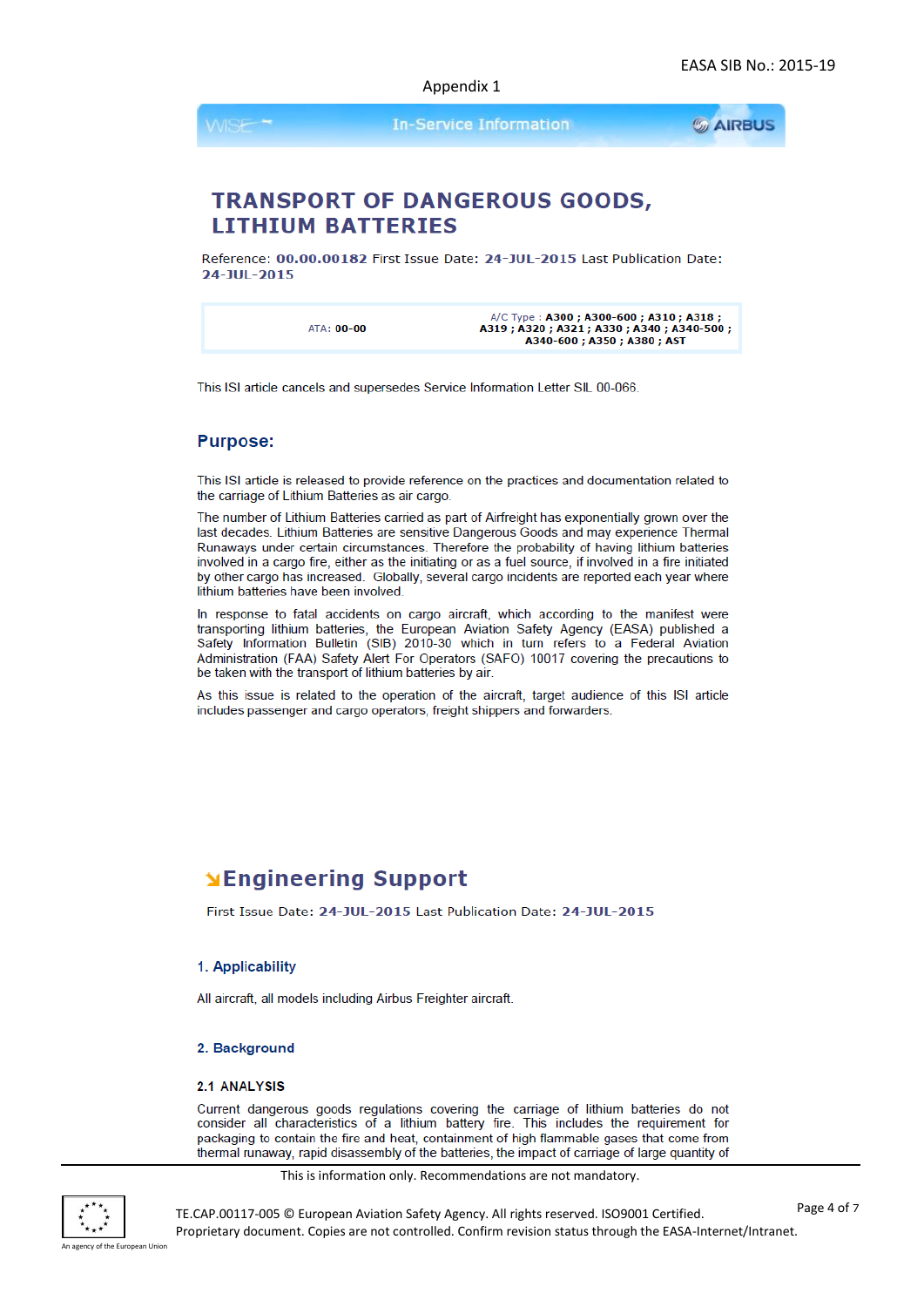#### Appendix 1

lithium batteries with consequence of fire propagation from one package to another and the limitations of the current fire protection systems.

A growing body of test data has identified that existing cargo compartment fire protection systems certified to EASA CS 25.857 and US CFR Part 25.857 (CS/CFR Part 25) regulations are unable to suppress or contain a fire involving high density of lithium batteries. This results in a reduced time available for safe flight and landing of an aircraft to a diversion airport

It has been shown that the quantity of heat, smoke and fumes produced by a lithium battery fire is significantly greater than that produced by a fire involving general cargo. Furthermore as thermal runaway progresses throughout the packages of batteries in the compartment, the fume and smoke production rate continues to increase.

The key characteristics of lithium battery fires, as against general cargo fires, is the phenomenon of thermal runaway leading to high temperatures and release of electrolyte gases which can create an explosive atmosphere. This can exceed, and render ineffective, the required Halon concentration for fire suppression and other control mechanism. There is the high likelihood of consequential significant structural damage to the aircraft.

Further information on the investigations performed is available on the FAA website: http://www.fire.tc.faa.gov/systems/Lithium-Batteries.

#### **2.2 STATUS OF INDUSTRY POSITION**

The results of tests completed by the FAA led to the decision of the ICAO Dangerous Goods Panel to prohibit the carriage of lithium metal batteries of all types, as cargo on passenger aircraft from the beginning of 2015.

Proposals now being considered at industry level to mitigate against the risk induced by the carriage of high density packages of Lithium Ion Batteries are being led by the ICCAIA (International Coordination Council of Aerospace Industries Association). The ICCAIA proposals which are under discussion with ICAO on the means to implement, include the recommendation to prohibit the carriage as cargo of high density packages of lithium ion batteries and cells (such as defined by UN3480) on passenger aircraft until such time as safer methods of transport including appropriate packaging and shipping requirements are established and followed

The proposals are also looking at establishing appropriate packaging and shipping requirements to ensure safer shipment of lithium metal and lithium ion batteries as cargo on freighter aircraft. (Refer to ICAO DGP-WG/15-WP http://www.icao.int/safety/DangerousGoods/DGPWG15/DGPWG.15.WP.004.5.en.pdf released on 10 March 2015).

#### **3. Recommendation**

The following guidance relating to the shipping of Lithium Batteries is available:

#### 3.1 AUTHORITIES' DOCUMENTATION:

- European Aviation Safety Agency (EASA) Safety Information Bulletin (SIB) 2010-30R1
- Federal Aviation Administration (FAA) Safety Alert For Operators (SAFO) 10017
- Civil Aviation Authority (CAA) Flight Operations Communication FODCOM 30/2010

All documents are available on the internet or can be requested from the applicable airworthiness authority.

#### 3.2 GENERAL GUIDANCE WITH REGARDS TO THE TRANSPORT OF DANGEROUS GOODS

The transport of dangerous goods (also known as hazardous goods) in passenger and cargo aircraft is regulated by the ICAO, "Technical Instructions for the Safe Transport of Dangerous Goods" and the IATA "Dangerous Goods Regulations (DGR)". These documents are updated on a yearly basis. Airbus advises cargo operators and shippers to consult the last validated edition of this documentation as the binding reference. They provide, amongst other things, the identification code for the goods to be transported (UN number), special provisions for the packaging of the goods and a list of national airworthiness authorities for dangerous goods transport. It has to be noted that the IATA Dangerous Goods Regulations fully comply with the ICAO regulations

Furthermore additional regulations from national aviation authorities may apply to the carriage of Lithium batteries, and these shall also be considered.

#### This is information only. Recommendations are not mandatory.

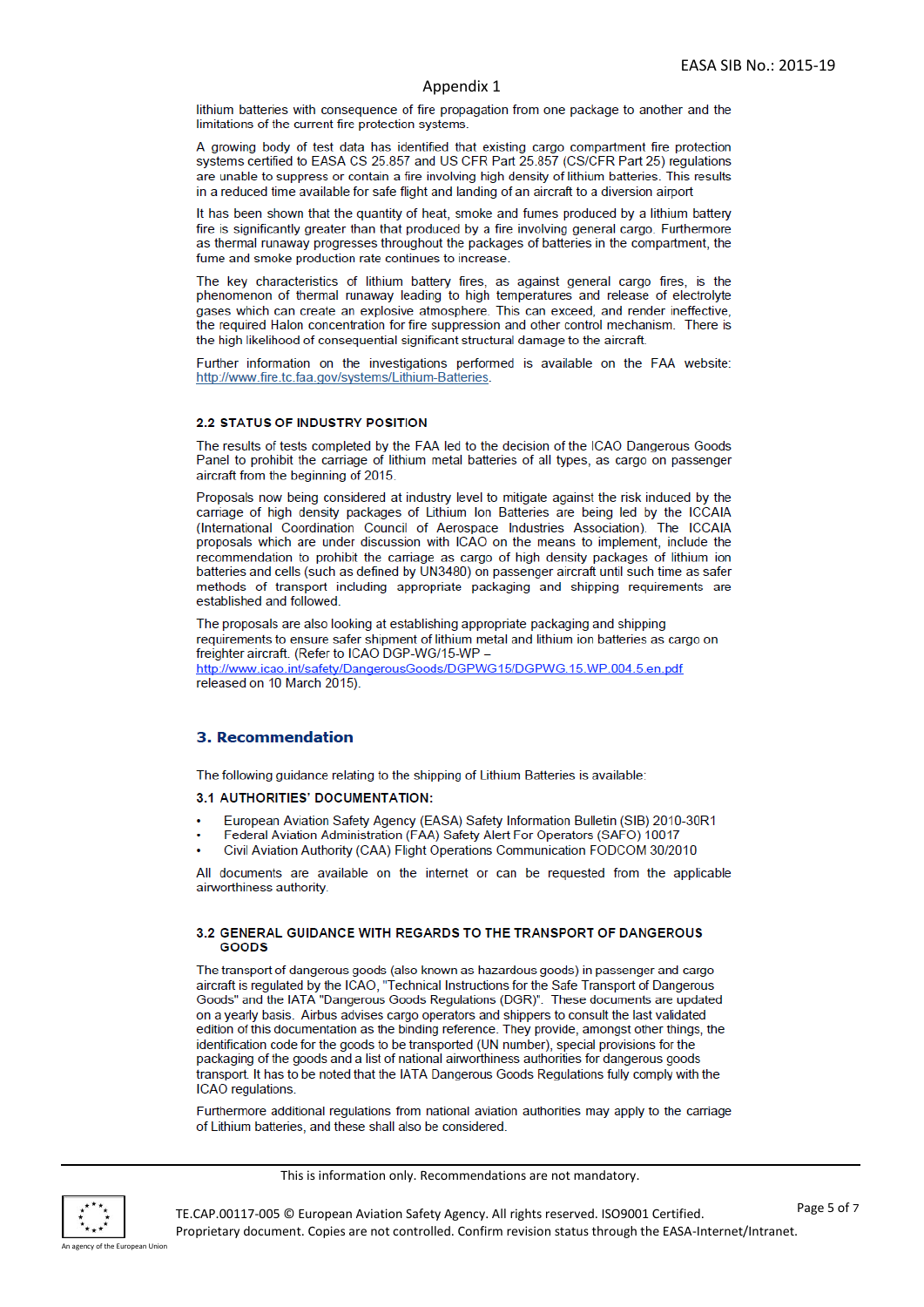#### **AIRBUS POSITION**

Airbus is not in a position to provide recommendations on the transport of Dangerous Goods including Lithium Batteries, considering that:

- The sole responsibility for the preparation of the shipments of dangerous goods lies with the shipper/operator.
- The responsibility for the acceptance, loading and the actual transport of dangerous goods is with the operator.

Regarding the carriage of high quantities of lithium batteries as cargo, Airbus recommends that operators conduct a full risk assessment, taking into account factors such as industry available information and guidance. The assessment should consider other mitigating factors, for example but not exhaustive:

- The quantity and density of lithium battery shipment
- The type of lithium batteries to be shipped
- The separating of lithium battery shipments into smaller and separated groupings to minimize the size of a potential battery fire
- Who the supplier/shipper of lithium batteries is and their quality control
- The identification and notification of all shipments of lithium batteries (especially Section -II)
- Accepting only lithium battery shipments that comply with applicable regulations (ICAO and/or local regulations)
- Provision of customer education materials to increase awareness on the safe shipping of lithium batteries and to minimize undeclared battery shipments
- Training and education of employees regarding regulations, handling procedures, the dangers of mishandling, and methods to identify lithium battery shipments
- The capabilities of the aircraft cargo compartment in which the batteries are to be carried.
- Use of the most efficient means that are available for containment of Lithium Battery fires.
- Consideration of the routing of the flight, and location of nearest diversionary airfield
- The likely location of the pallets/containers in the cargo hold, and their proximity to key aircraft systems, such as Gaseous Oxygen systems and Additional Center Tanks
- Segregation of any lithium battery shipments from other dangerous goods that present a fire hazard (e.g. Class 3 flammable liquid shipments) to minimize the effects of a lithium battery fire and the potential for involving lithium batteries in adjacent cargo fire events
- Potential sources of ignition within the cargo compartment.
- Consider establishing a policy to notify the flight crew of all lithium battery shipments (including exempted shipments, Section II) so the flight crew is aware of the potential hazard

Attention should also be given to latest information released through Airworthiness Authorities

### 4. Way forward

Airbus is working together with industry partners, but also with ICAO and other regulatory bodies to find proper mitigation means for the safe shipment of lithium battery as cargo. At industry level the focus is on developing a performance packaging standards for safe battery shipment.

For the future, new storage energy devices (e.g. fuel cells, ...) should also be considered by a risk assessment which has the aircraft limitations in mind, before getting transported as cargo by air.

### **5. Procurement information**

Orders for the ICAO and IATA documents should be made at the following addresses:

ICAO, Reproduction, Sales and External Distribution Services (RSED) 999 University Street, Montréal, Quebec H3C 5H7, Canada

This is information only. Recommendations are not mandatory.



TE.CAP.00117-005 © European Aviation Safety Agency. All rights reserved. ISO9001 Certified. Proprietary document. Copies are not controlled. Confirm revision status through the EASA-Internet/Intranet.